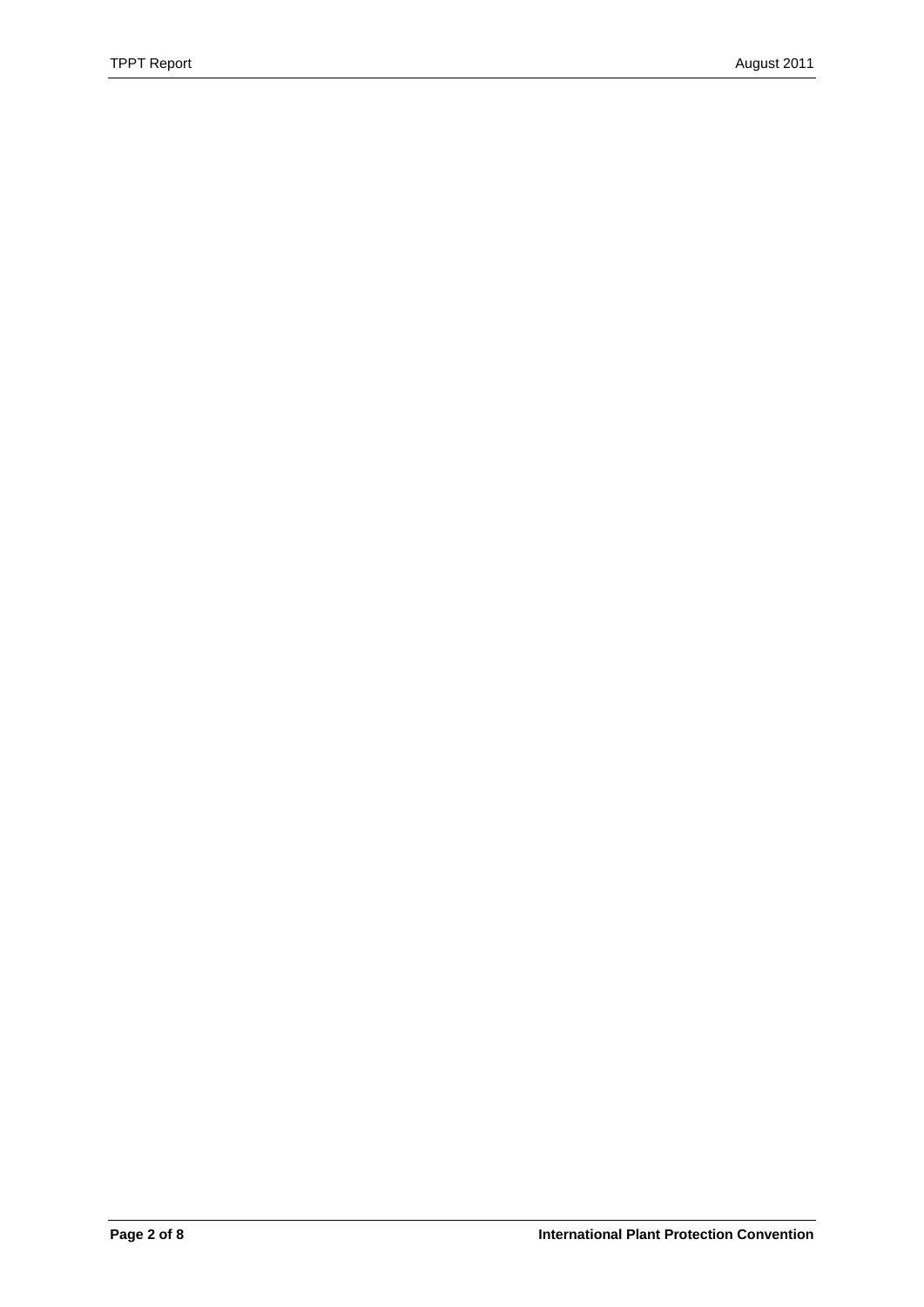## **1. OPENING OF THE MEETING**

### **1.1 Orientation Refresher for GoToTraining**

Before beginning the meeting, the IPPC Secretariat gave a brief overview/refresher of the virtual meeting software connection program Go-To-Meeting (GTM) via the training tool GoToTraining and also noted the etiquette and ground rules for participants to follow during the meeting.

## **1.2 Welcome by the IPPC Secretariat**

The IPPC Secretariat welcomed the participants to the meeting. Six members of the Technical Panel on Phytosanitary Treatments (TPPT), the TPPT steward and the two IPPC Secretariat Leads for the Panel were in attendance. The remaining panel members were unable to attend due to previous engagements.

The Secretariat noted the purpose of the meeting was to discuss the comments from CPM-6 (2011) regarding the footnote and treatment section *Other relevant information* in the irradiation treatments in ISPM 28:2007 and to provide recommendations to the SC on how to move forward.

The Panel approved the agenda (see appendix 1 to this report) and reviewed the documents list (see appendix 2 to this report).

#### **1.3 Introductions**

The meeting participants introduced themselves and agreed to update their contact information on the IPP if necessary (see appendix 3 to this report).

## **2. DISCUSSION ON COMMENTS FROM CPM-6 (2011) REGARDING THE FOOTNOTE FOR IRRADIATION TREATMENTS IN ISPM 28:2007**

The panel reviewed the two papers submitted to the Secretariat during CPM-6 (2011) regarding the footnotes in the adopted treatments in ISPM 28:2007. The panel noted that the comments in the papers are in regards to clarity, being explicit in the footnotes and ensuring there is no confusion between approval by a contracting party and the Commission on Phytosanitary Measures (CPM).

The first paper the group discussed was submitted by Australia as a conference room paper (CRP) to the CPM. The panel reviewed and agreed with the proposal from Australia.

Next, the panel reviewed a letter from COSAVE submitted to the Secretariat before CPM-6 (2011), proposing the addition of the sentence in irradiation treatments, under section *Other relevant information*:

They may mate with other adults, oviposit and develop into larvae on in the host plants.

The panel did not agree with the proposed sentence, noting that this is not a possibility because the adults are sterile and produce non-viable offspring. There may be survivors, but they can't reproduce because they are sterile. It was also noted that the first paragraph in the section *Other relevant information* clearly states:

Since irradiation may not result in outright mortality, inspectors may encounter live, but non-viable *Euscepes postfasciatus* (eggs, larvae, pupae and/or adults) during the inspection process. This does not imply a failure of the treatment.

The panel came to an agreement on a revised version of the footnote (below). The Secretariat noted that the footnote cannot be entered into the already adopted treatments as ink amendments, but that the footnote will be used when the next draft treatments are sent to the SC. It was also noted that if an adopted treatment is ever revised, the footnote can replaced at that time.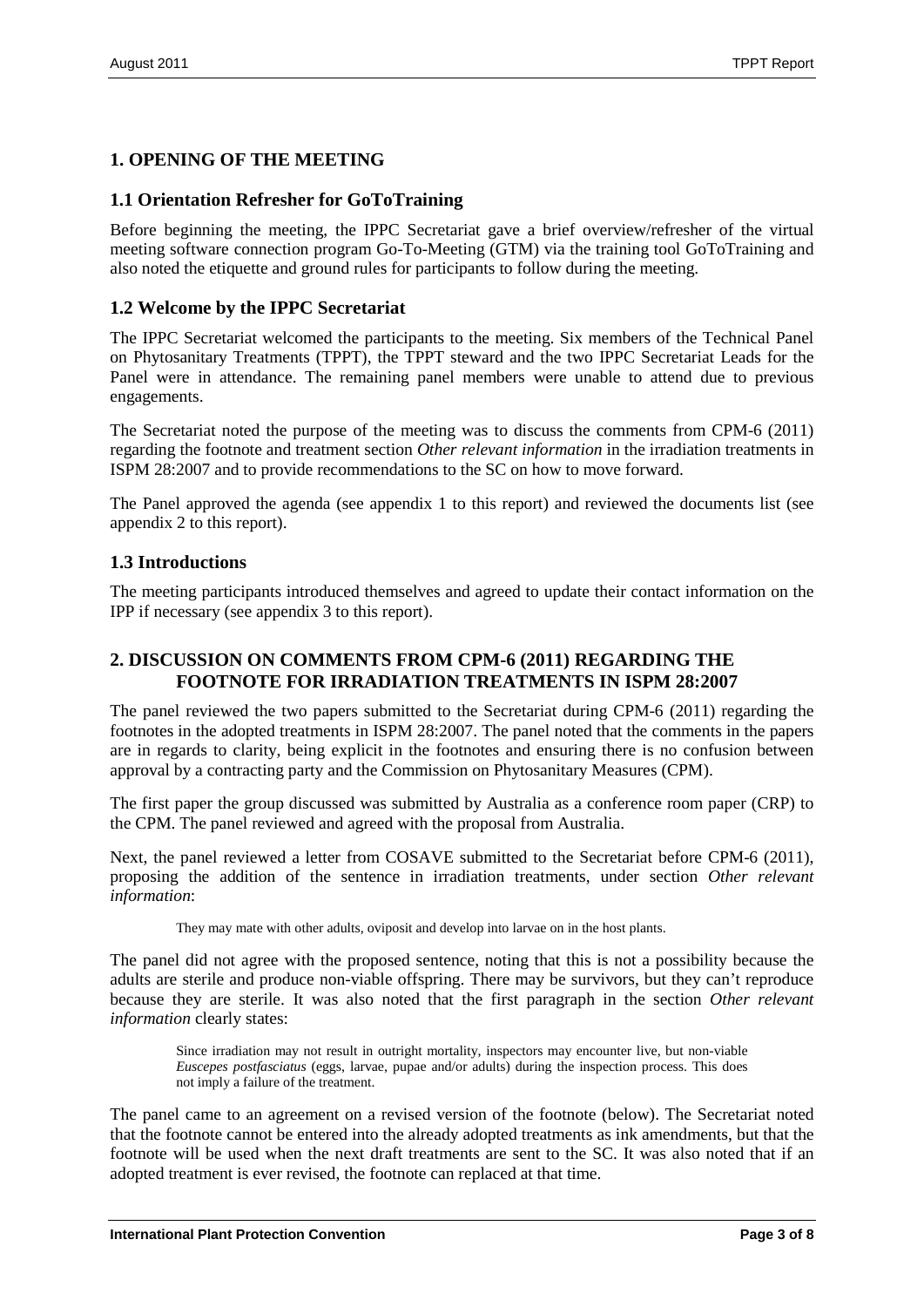The current version of the footnote is:

The scope of phytosanitary treatments does not include issues related to pesticide registration or other domestic requirements for approval of treatments. Treatments also do not provide information on specific effects on human health or food safety, which should be addressed using domestic procedures prior to approval of a treatment. In addition, potential effects of treatments on product quality are considered for some host commodities before their international adoption. However, evaluation of any effects of a treatment on the quality of commodities may require additional consideration. There is no obligation for a contracting party to approve, register or adopt the treatments for use in its territory.

Final version after TPPT review:

The scope of phytosanitary treatments does not include issues related to pesticide registration or other domestic requirements for **contracting parties'** approval of treatments. **IPPC adopted t**Treatments **may** also do not provide information on specific effects on human health or food safety, which should be addressed using domestic procedures prior to **contracting parties approving approval** of a treatment. In addition, potential effects of treatments on product quality are considered for some host commodities before their international adoption. However, evaluation of any effects of a treatment on the quality of commodities may require additional consideration. There is no obligation for a contracting party to approve, register or adopt the treatments for use in its territory.

#### **3. RECOMMENDATIONS TO THE STANDARDS COMMITTEE**

There are no recommendations to the Standards Committee (SC).

#### **4. OTHER BUSINESS**

It was noted that one panel member had sent recent publication to all the TPPT and Technical Panel on Forest Quarantine (TPFQ) members describing the many issues faced when developing suitable treatment criteria for ISPM 15:2009. The panel agreed to revisit the paper at a future meeting.

#### **5. FOLLOW-UP ACTIONS FOR NEXT TPPT VIRTUAL MEETING**

There are no follow-up actions for the next virtual meeting.

#### **6. CLOSE OF THE MEETING**

The TPPT noted there were no current outstanding issues that could be discussed at the next meeting. However, if an issue did arise, the TPPT agreed to take it up at the next virtual meeting which should take place in September. The IPPC Secretariat will select a date.

The TPPT members will also adopt outstanding virtual meeting reports via email.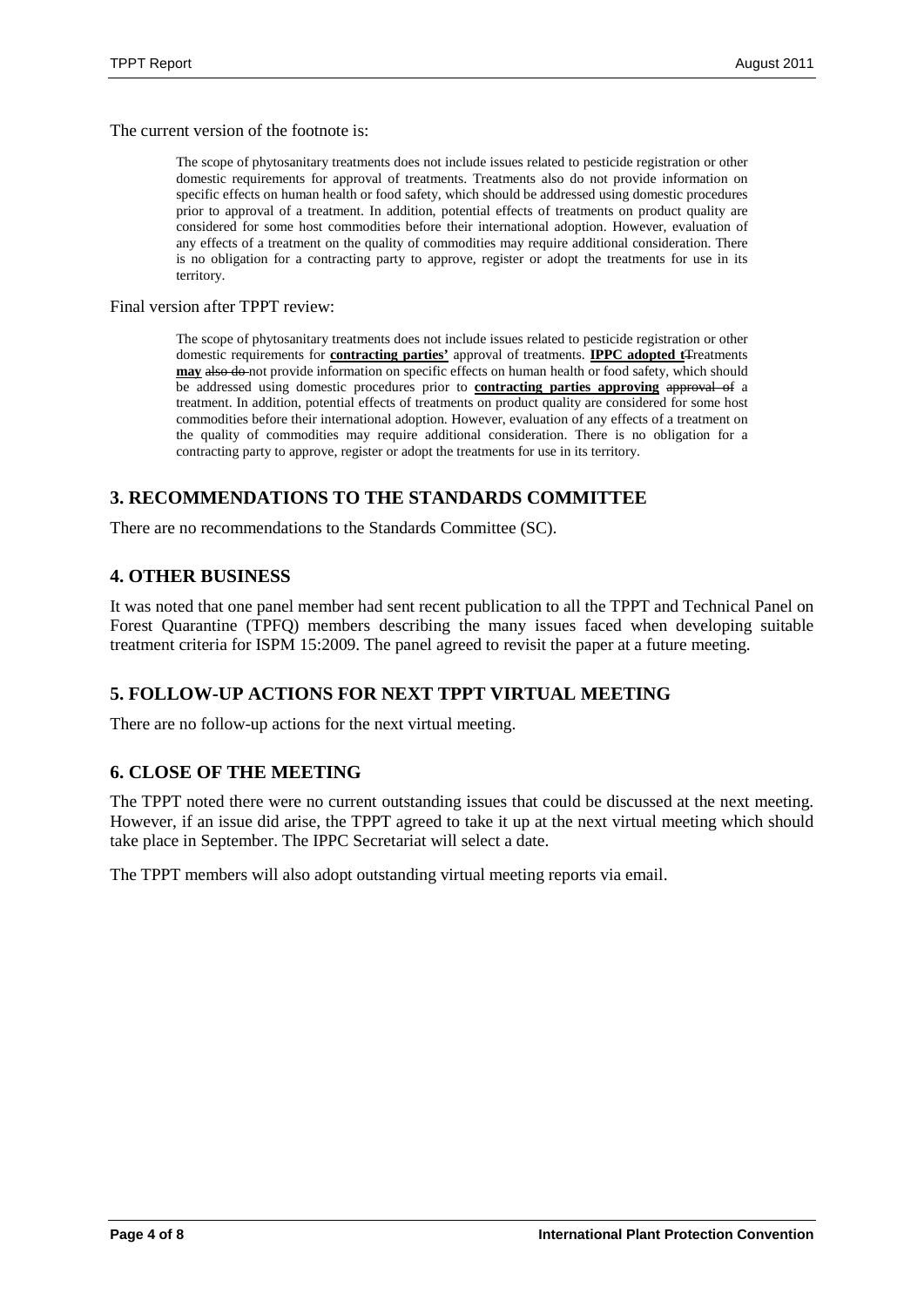# **APPENDIX 1 – Agenda**

| <b>AGENDA ITEM</b>                                                                                               | <b>DOCUMENT NO.</b> | <b>PRESENTER</b> |
|------------------------------------------------------------------------------------------------------------------|---------------------|------------------|
| 1. Opening of the meeting                                                                                        |                     |                  |
| 1.1 Orientation Refresher for GoToTraining                                                                       | 2011_TPPT_Aug_04    | <b>DUBON</b>     |
| 1.2 Welcome by the IPPC Secretariat                                                                              | 2011_TPPT_Aug_01    | <b>ZETTLER</b>   |
|                                                                                                                  | 2011_TPPT_Aug_02    |                  |
|                                                                                                                  | 2011_TPPT_Aug_03    |                  |
| 1.3 Introductions                                                                                                |                     | <b>ZETTLER</b>   |
| 2. Discussion on comments from CPM-6 (2011) regarding<br>the footnote for irradiation treatments in ISPM 28:2007 | 2011 TPPT Aug 05    | <b>ZETTLER</b>   |
|                                                                                                                  | 2011 TPPT Aug 06    |                  |
| 3. Recommendations to the SC                                                                                     |                     | <b>ZETTLER</b>   |
| 4. Other business                                                                                                |                     | <b>ZETTLER</b>   |
| 5. Follow-up Actions for next TPPT Virtual Meeting                                                               |                     | <b>ZETTLER</b>   |
| 6. Close of the meeting                                                                                          |                     | <b>ZETTLER</b>   |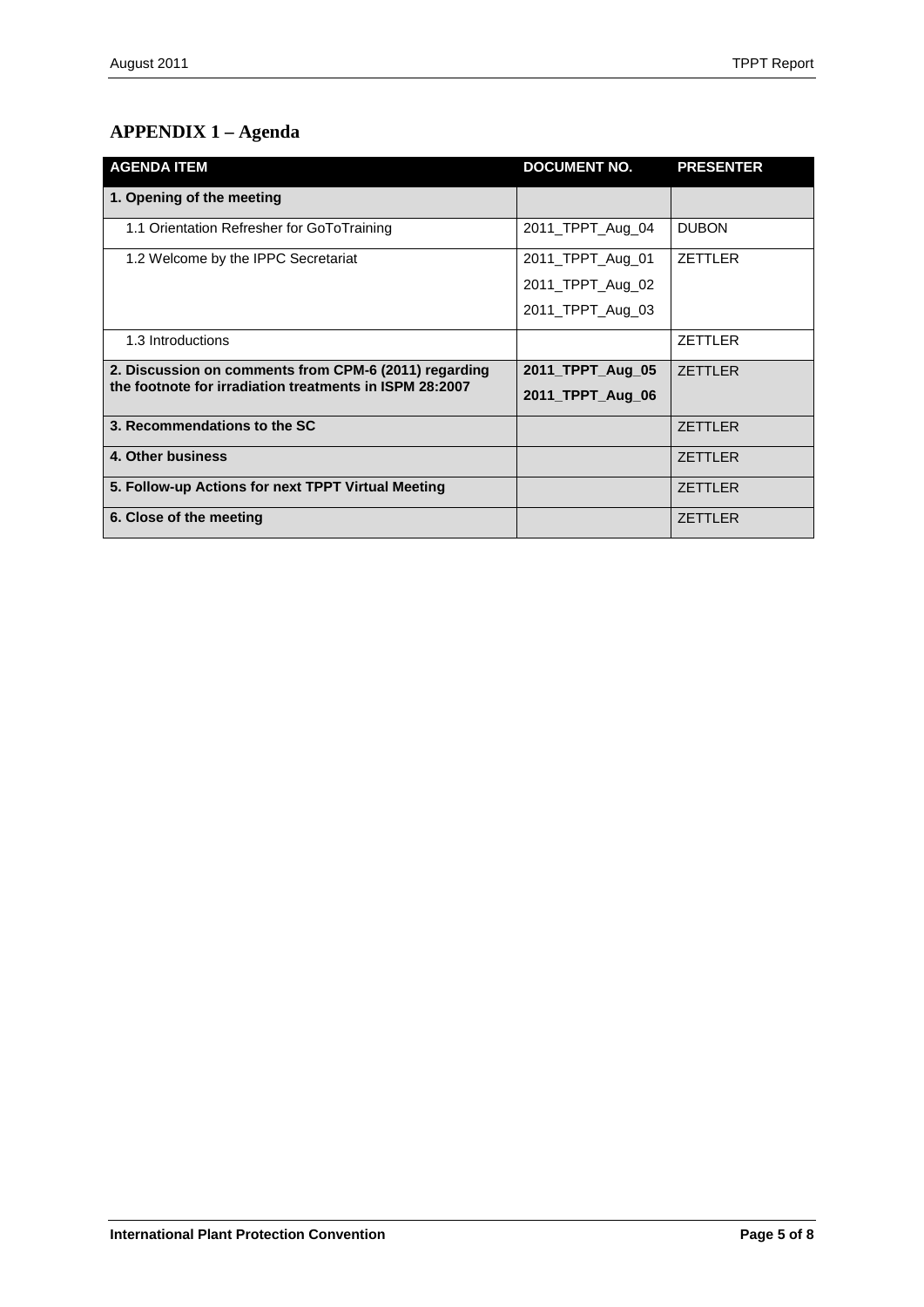# **APPENDIX 2 – Documents List**

| <b>DOCUMENT NUMBER</b> | <b>AGENDA</b><br><b>ITEM</b> | <b>DOCUMENT TITLE</b><br>(PREPARED BY/PRESENTED BY)                                                      | <b>DATE POSTED /</b><br><b>DISTRIBUTED</b> |
|------------------------|------------------------------|----------------------------------------------------------------------------------------------------------|--------------------------------------------|
| 2011_TPPT_Aug_01       | 01                           | Agenda (DUBON)                                                                                           | 2011-08-10                                 |
| 2011_TPPT_Aug_02       | 01                           | Documents List (DUBON)                                                                                   | 2011-08-10                                 |
| 2011_TPPT_Aug_03       | 01                           | Participants List (DUBON)                                                                                | 2011-07-12                                 |
| 2011_TPPT_Aug_04       | 01                           | Virtual meeting information (DUBON)                                                                      | 2011-07-12                                 |
| 2011_TPPT_Aug_05       | 02                           | CPM-6 (2011) conference room paper submitted<br>by Australia (ZETTLER)                                   | 2011-07-12                                 |
| 2011_TPPT_Aug_06       | 02                           | CPM-6 (2011) member comments submitted by<br>Argentina, Chile, COSAVE, Paraguay and<br>Uruguay (ZETTLER) | 2011-07-12                                 |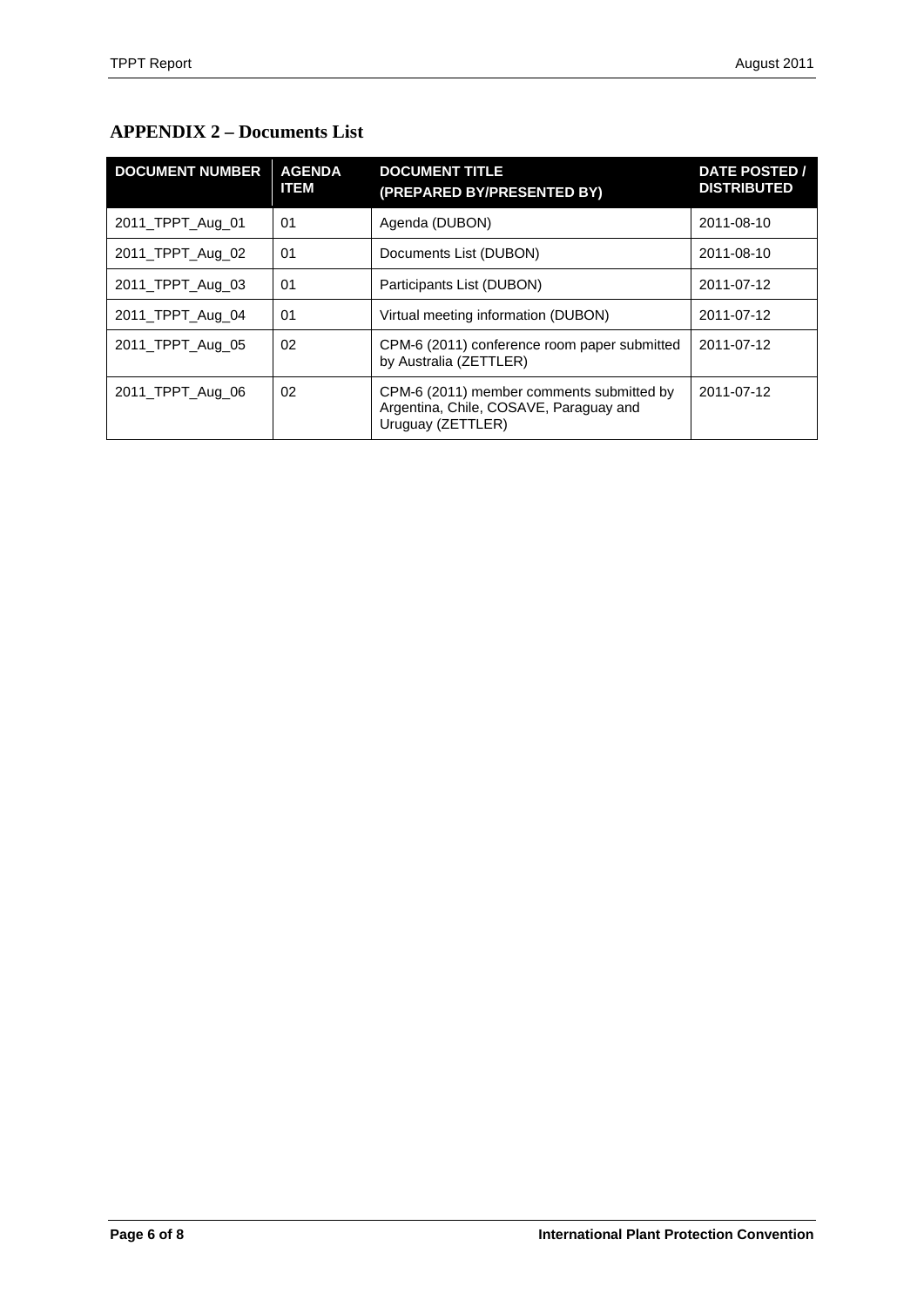# **APPENDIX 3 – Participants List**

| <b>Participant</b><br>role | Name, mailing, address, telephone                                                                                             | <b>Email address</b>                 | <b>Term</b><br>expires |
|----------------------------|-------------------------------------------------------------------------------------------------------------------------------|--------------------------------------|------------------------|
| <b>Steward</b>             | Mr Antarjo DIKIN                                                                                                              | antario dikin@yahoo.com;             | <b>NA</b>              |
|                            | Director                                                                                                                      |                                      |                        |
|                            | Applied Research Institute of Agricultural<br>Quarantine                                                                      |                                      |                        |
|                            | Kab. Bekasi 17520, West Java                                                                                                  |                                      |                        |
|                            | <b>INDONESIA</b>                                                                                                              |                                      |                        |
|                            | Mob: +62 813 99155774                                                                                                         |                                      |                        |
|                            | Tel: +62 21 82618923                                                                                                          |                                      |                        |
| <b>Member</b>              | Ms Alice <b>BAXTER</b>                                                                                                        | nppoza@daff.gov.za; dph@daff.gov.za; | $2013 -$               |
|                            | Assistant Director, Directorate Plant<br>Health                                                                               |                                      | 1st Term               |
|                            | Department of Agriculture                                                                                                     |                                      |                        |
|                            | Private Bag X258                                                                                                              |                                      |                        |
|                            | Pretoria 0001                                                                                                                 |                                      |                        |
|                            | <b>SOUTH AFRICA</b>                                                                                                           |                                      |                        |
|                            | Tel: +27 12 3196114                                                                                                           |                                      |                        |
| <b>Member</b>              | Mr Andrew JESSUP                                                                                                              | andrew.jessup@industry.nsw.gov.au;   | $2014 -$               |
|                            | Senior Research Horticulturist<br>NSW Department of Primary Industries<br>Locked Bag 26, GOSFORD NSW 2250<br><b>AUSTRALIA</b> |                                      | 1st Term               |
|                            | Tel: +02 4348 1965                                                                                                            |                                      |                        |
| <b>Member</b>              | Mr Mohammad Katbeh BADER                                                                                                      | katbehbader@moa.gov.jo;              | $2013 -$               |
|                            | Head of Phytosanitary Department                                                                                              |                                      | 1st Term               |
|                            | Ministry of Agriculture                                                                                                       |                                      |                        |
|                            | P.O. Box 11732, Area code 662                                                                                                 |                                      |                        |
|                            | Amman                                                                                                                         |                                      |                        |
|                            | <b>JORDAN</b>                                                                                                                 |                                      |                        |
|                            |                                                                                                                               |                                      |                        |
|                            | Tel: +962 6 5686151<br>Mob: +962 6 79 5895691                                                                                 |                                      |                        |
|                            | Mr Michael ORMSBY                                                                                                             |                                      |                        |
| <b>Member</b>              |                                                                                                                               | Michael.Ormsby@maf.govt.nz;          | $2013 -$<br>1st Term   |
|                            | Senior Adviser, Plant Risk Analysis                                                                                           |                                      |                        |
|                            | <b>Biosecurity New Zealand</b><br>Ministry of Agriculture & Forestry                                                          |                                      |                        |
|                            | P.O Box 2526,                                                                                                                 |                                      |                        |
|                            | Wellington,                                                                                                                   |                                      |                        |
|                            | <b>NEW ZEALAND</b>                                                                                                            |                                      |                        |
|                            |                                                                                                                               |                                      |                        |
|                            | Tel: +64 4 8940486                                                                                                            |                                      |                        |